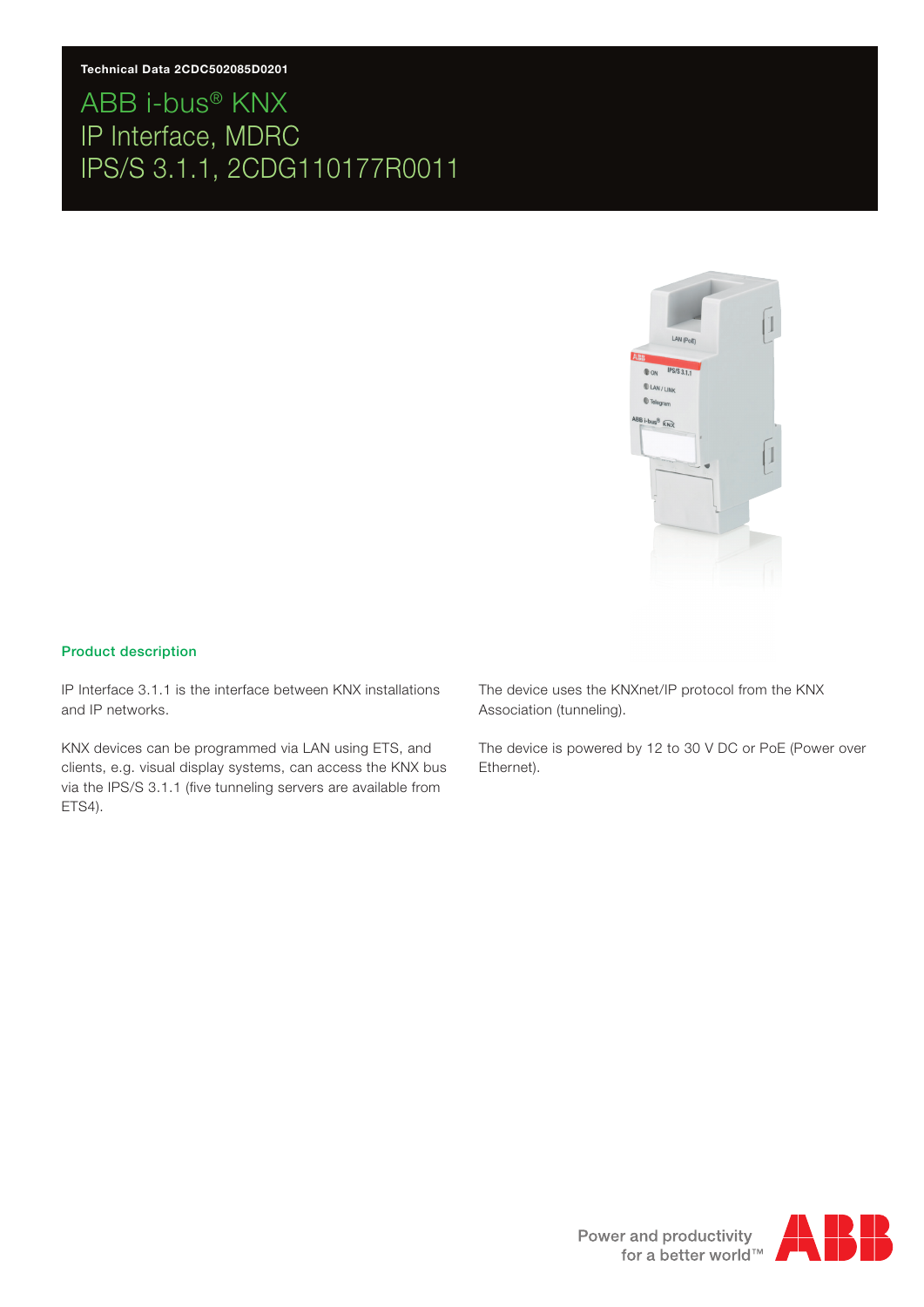#### Technical data

| Supply                         | Auxiliary voltage U                                               | 1230 V DC (+10 % / -15 %)<br>or PoE (IEEE 802.3af class 1)       |
|--------------------------------|-------------------------------------------------------------------|------------------------------------------------------------------|
|                                | Power dissipation                                                 | Maximum 1.8 W                                                    |
|                                | Auxiliary voltage current consumption                             | Maximum 120 mA at 12 V                                           |
|                                | Rated voltage U <sub>n</sub>                                      | 12 V DC                                                          |
|                                | Current consumption KNX                                           | $< 10 \text{ mA}$                                                |
| Connections                    | <b>KNX</b>                                                        | Bus connection terminal                                          |
|                                | Plug-in terminal for operating voltage                            | Plug-in terminal                                                 |
|                                | <b>LAN</b>                                                        | RJ45 socket for 10/100BaseT,<br>IEEE 802.3 networks, AutoSensing |
| Operating and display elements | Red LED and button                                                | For assignment of the physical address                           |
|                                | Green "On" LED                                                    | Operation readiness indicator                                    |
|                                | Yellow "LAN/Link" LED                                             | Network connection indicator                                     |
|                                | Yellow "Telegram" LED                                             | KNX telegram traffic indicator                                   |
| <b>Protection degree</b>       | IP 20                                                             | To DIN EN 60 529                                                 |
| <b>Protection class</b>        | $\mathbf{II}$                                                     | To DIN EN 61 140                                                 |
| <b>Isolation category</b>      | Overvoltage category                                              | III according to DIN EN 60 664-1                                 |
|                                | Pollution degree                                                  | 2 according to DIN EN 60 664-1                                   |
| KNX safety extra low voltage   | SELV 30 VDC                                                       |                                                                  |
| Temperature range              | Operation                                                         | $-5+45$ °C                                                       |
|                                | Storage                                                           | $-25+55$ °C                                                      |
|                                | Transport                                                         | $-25+70$ °C                                                      |
| <b>Ambient conditions</b>      | Maximum air humidity                                              | 95%, no condensation allowed                                     |
|                                | Atmospheric pressure                                              | Atmosphere up to 2,000 m                                         |
| Design                         | Modular installation device (MDRC)                                | Modular installation device, ProM                                |
|                                | Overall dimensions                                                | $90 \times 36 \times 64$ mm (H $\times$ W $\times$ D)            |
|                                | Mounting width                                                    | 2x 18 mm modules                                                 |
|                                | Mounting depth                                                    | 68 mm                                                            |
| Installation                   | On 35 mm mounting rail                                            | To DIN EN 60 715                                                 |
| <b>Mounting position</b>       | Any                                                               |                                                                  |
| Weight                         | $0.1$ kg                                                          |                                                                  |
| Housing, color                 | Plastic, halogen free, gray                                       |                                                                  |
| Approvals                      | KNX to EN 50 090-1, -2                                            |                                                                  |
| CE mark                        | In accordance with the EMC directive and low<br>voltage directive |                                                                  |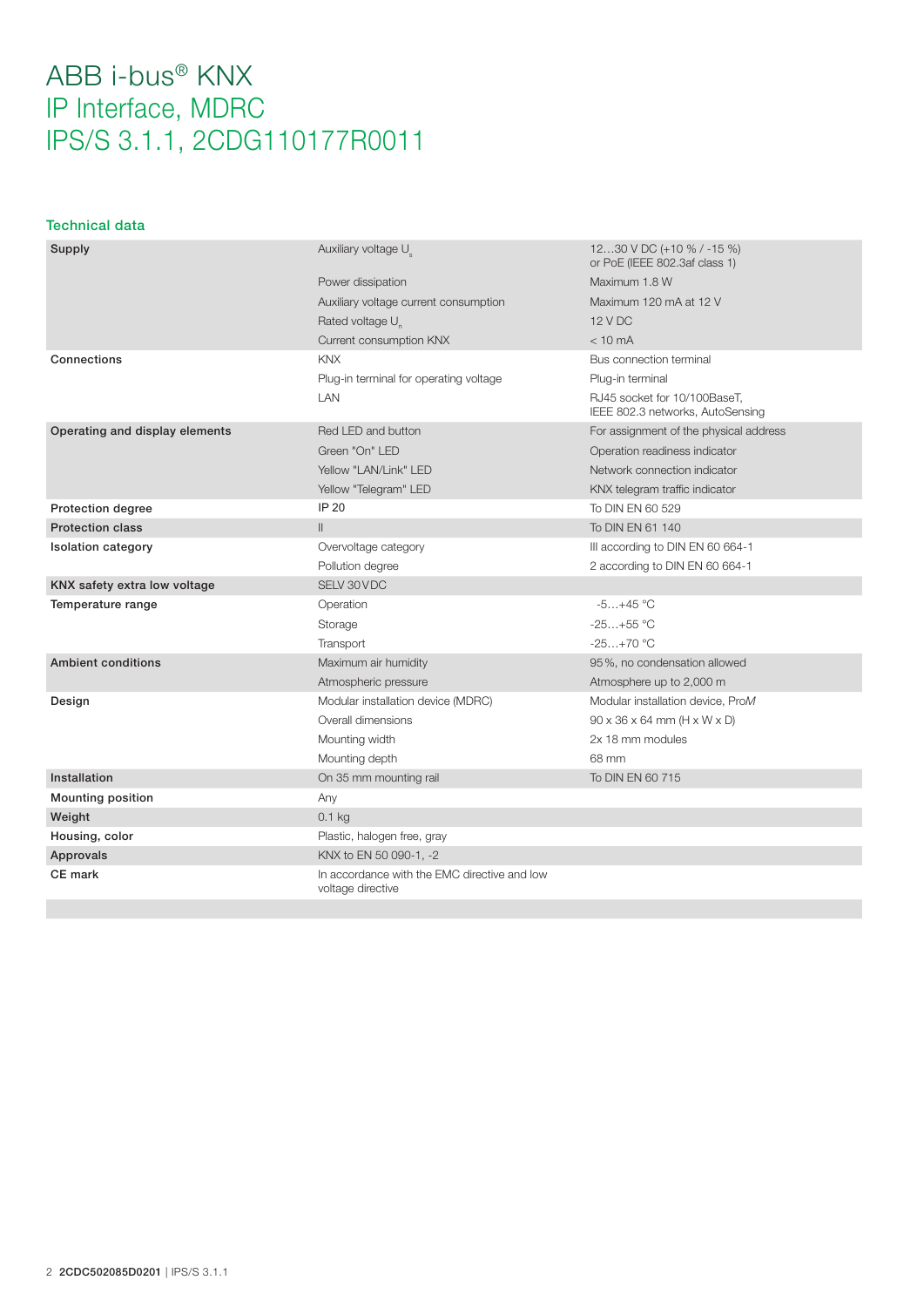| Device type        | Application    | Maximum number of<br>communication objects | Maximum number of<br>group addresses | Maximum number of<br>assignments |
|--------------------|----------------|--------------------------------------------|--------------------------------------|----------------------------------|
| <b>IPS/S 3.1.1</b> | IP Interface/* |                                            |                                      |                                  |

\* … = Current version number of the application. Please refer to the software information on our website for this purpose.

#### Note

For a detailed description of the application see "*IP Interface IPS/S 3.1.1*" product manual. It is available free-of-charge at *www.abb.com/knx*.

ETS and the current version of the device application are required for programming.

The current application can be found with the corresponding software information for download on the Internet at *www.abb.com/knx*. After import into ETS, it appears in the *Catalogs* window under *Manufacturers/ABB/System components/Interfaces*.

The device does not support the locking function of a KNX device in ETS. If you use a *BCU code* to inhibit access to all the project devices, it has no effect on this device. Data can still be read and programmed.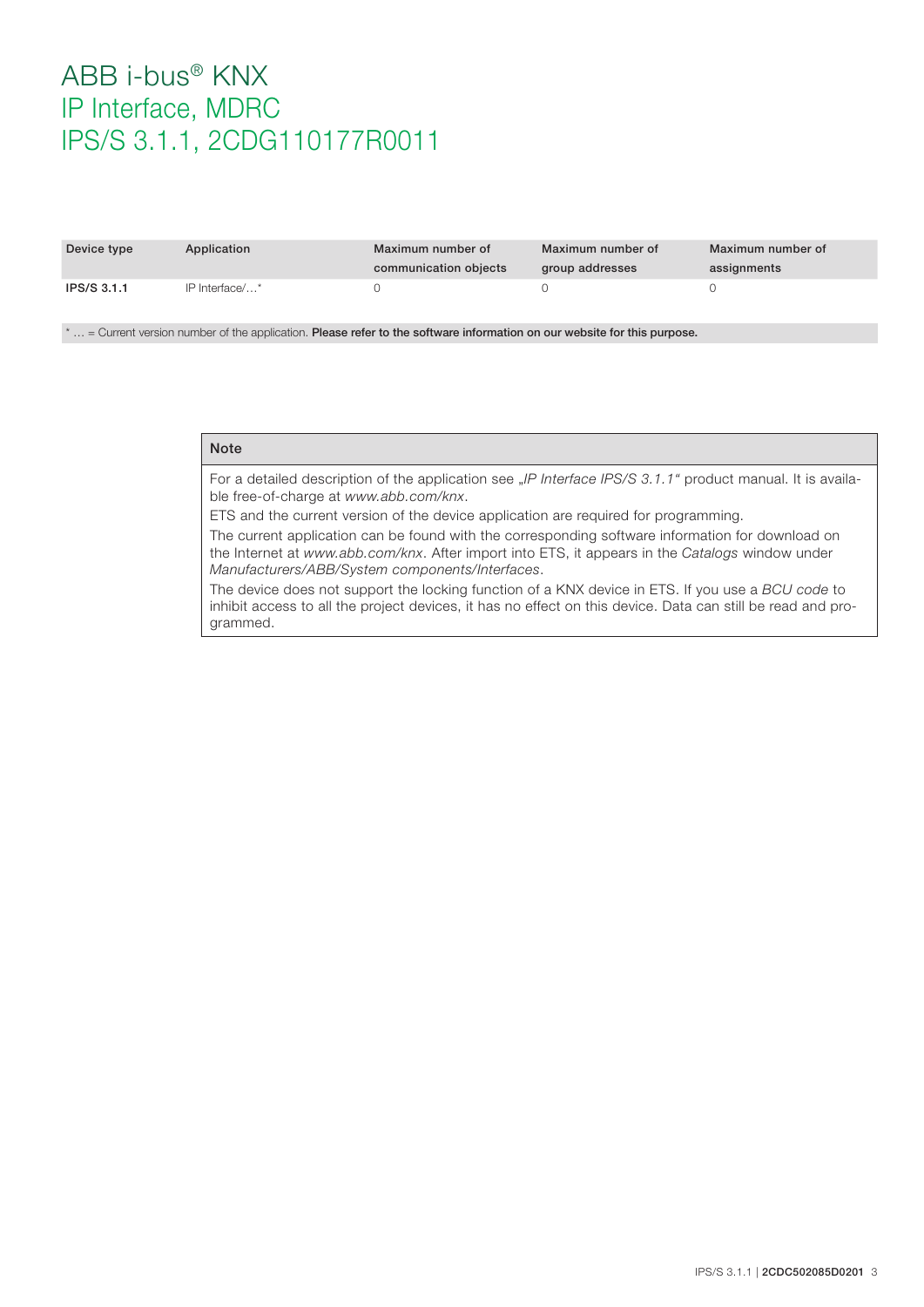#### Connection schematics







2CDC072010F0015 2CDC072010F0015

1 *ON* LED

2CDC072009F0015

2CDC072009F0015

- 2 *LAN/LINK* LED
- 3 *Telegram* LED
- 4 Power supply connection
- 5 KNX connection
- 6 *Programming* LED
- 7 *Programming* button
- 8 Label carrier
- 9 LAN or LAN/PoE connection
- 10 Cover cap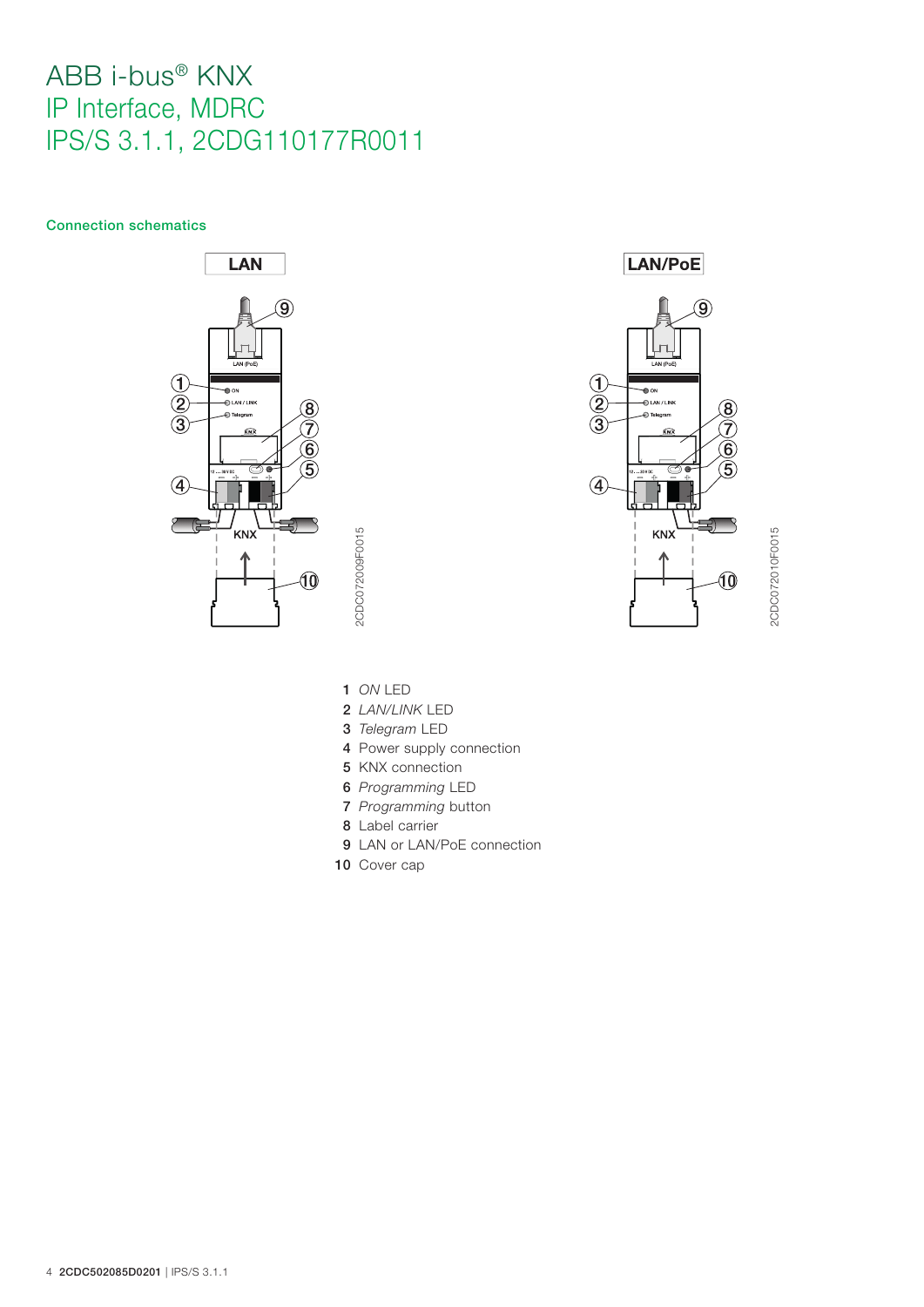Dimension drawing